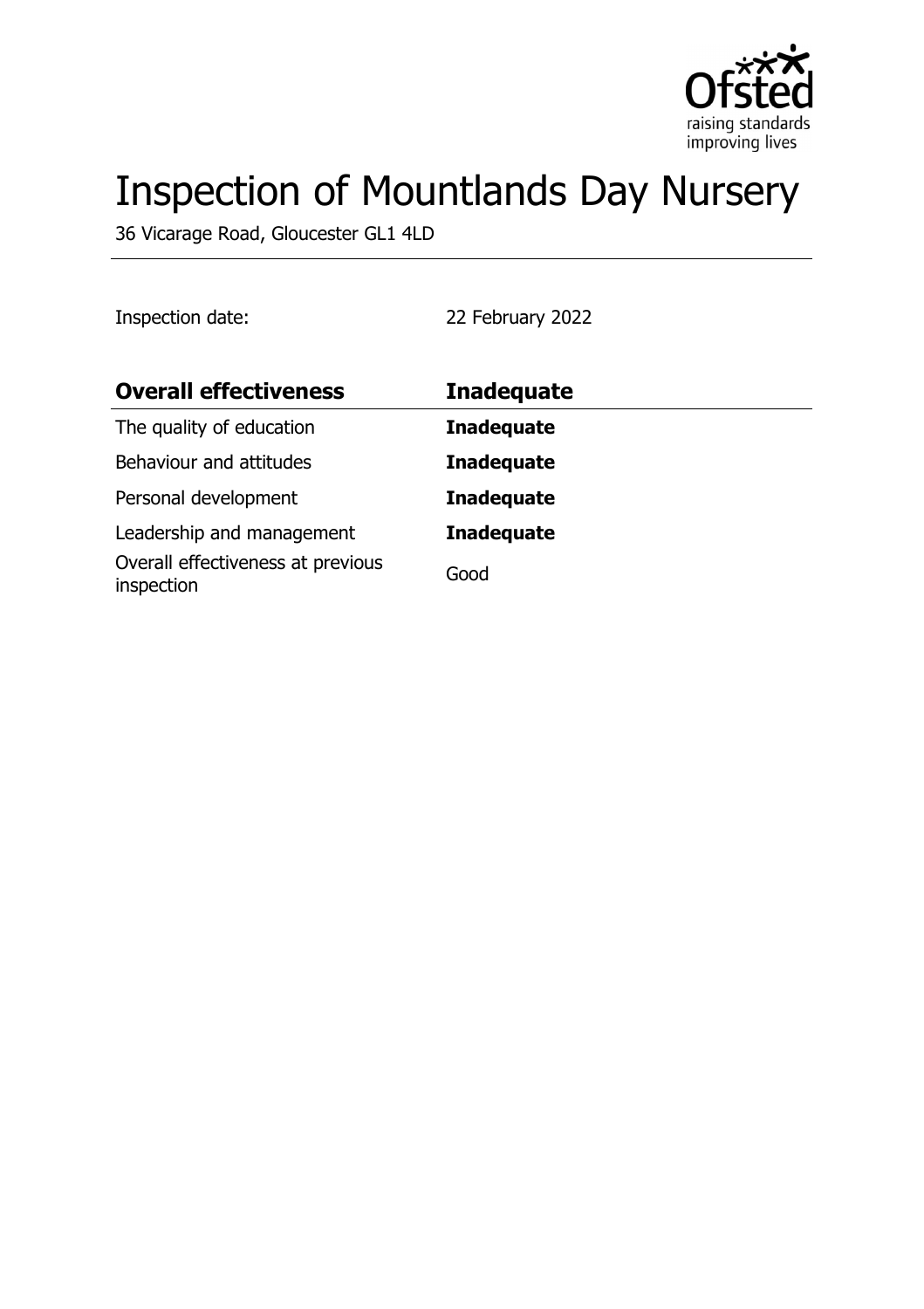

# **What is it like to attend this early years setting?**

## **The provision is inadequate**

Children's safety is put at risk. Although there are procedures in place to safeguard children, these are not followed by the manager and staff. The manager does not ensure that she follows procedures that assure the suitability of the adults employed to work with children. The manager and the designated safeguarding lead do not ensure that they work with other professionals to gather important information about children to help to keep them safe.

The quality of education is poor. The curriculum is poorly designed and implemented. It lacks ambition and fails to ensure children make the necessary progress. Children are not challenged or supported to learn. Staff do not identify when children have delays in their development. While children arrive happy and keen to play, they quickly become bored and lose interest in activities. This is because resources and activities lack interest and do not meet children's learning needs. Staff take too long to implement routines such as handwashing and snack time, failing to recognise where children are capable of managing their own needs. During story times, children fidget and are unable to concentrate as staff try to get them to undertake tasks that are pitched too high. Consequently, children do not understand what is being asked of them.

Children are not independent or prepared well for the next stage of their learning and for starting school. However, staff set clear boundaries and children behave well. Children tidy up the resources and listen when staff talk to them.

## **What does the early years setting do well and what does it need to do better?**

- $\blacksquare$  Weak recruitment procedures put children's safety at risk. This is because the manager does not do enough to ensure that those she employs are suitable to work with children. In addition, she does not maintain the required record of information from identity checks and vetting procedures.
- $\blacksquare$  The manager and the designated safeguarding lead do not act on information that they receive and do not monitor children's safety and well-being. The manager fails to work in partnership with other professionals who are working with families, to ensure she is aware of children's needs and is able to keep children safe.
- $\blacksquare$  The manager and staff do not have a secure understanding of some of the wider aspects of child protection and safeguarding matters. Although they can recognise some indicators that may suggest that a child has been harmed, they do not understand how to identify when a child may be at risk.
- $\blacksquare$  The manager and staff do not ensure that they keep an accurate record of the times that children arrive and leave the nursery. This does not ensure that staff can account for the children in their care and compromises children's safety.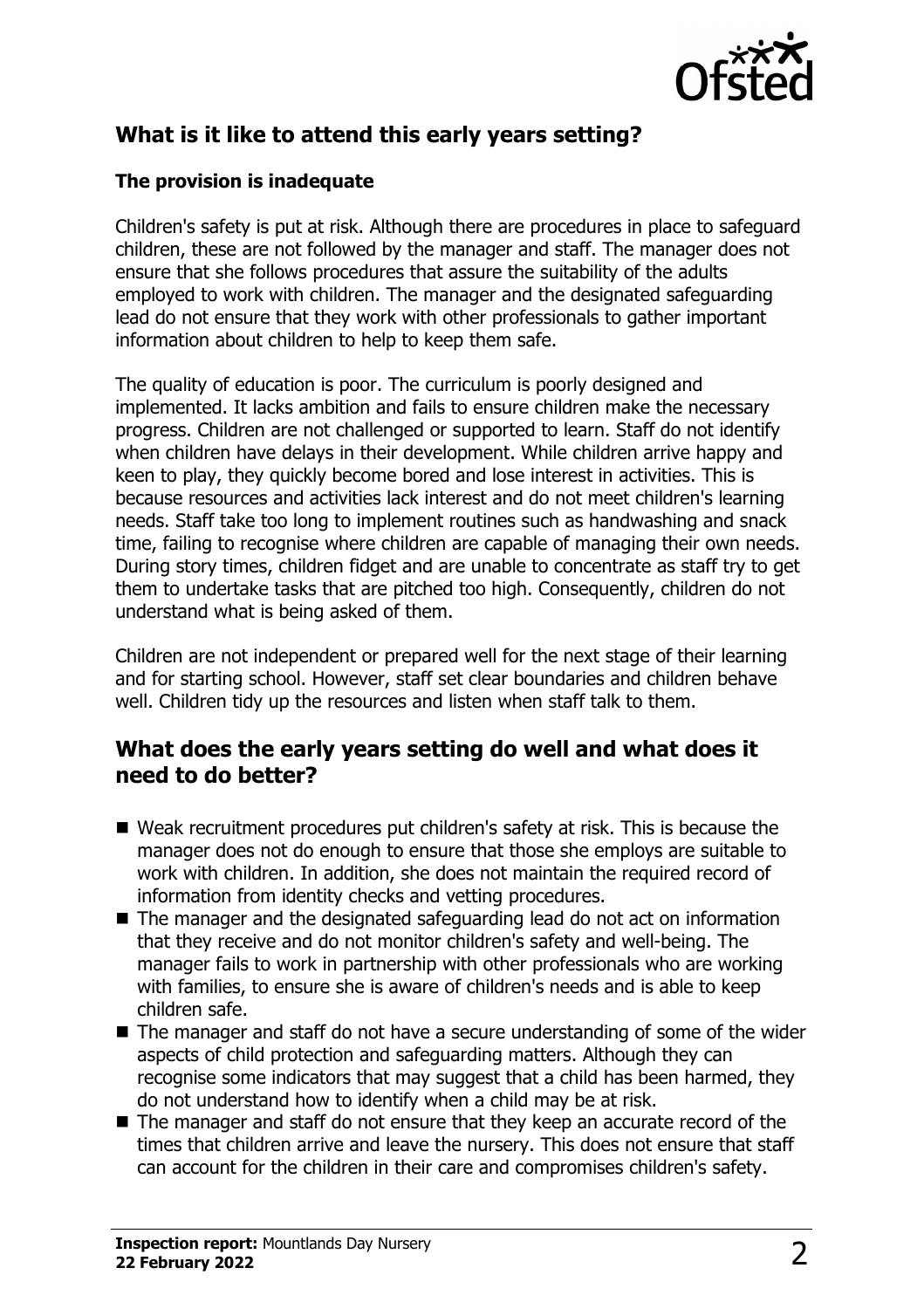

- The manager and staff have a weak knowledge of child development. Staff's interactions with children are weak and do not support children to develop their communication and language skills. The manager has failed to identify weaknesses in practice or to take action to raise the quality of education that children receive. Staff are not provided with the training and support they need to be able to fulfil their roles.
- $\blacksquare$  Although there is a named special educational needs coordinator in place, they do not receive the support and training that they need to enable them to carry out their role and responsibilities. Staff do not accurately assess what children can do. Children with delays in their learning and those with special educational needs and/or disabilities are not given the support that they need.
- $\blacksquare$  Due to the inaccuracies in assessments, parents are not made aware of children's developmental delays. While parents say that they are happy with the care their children receive, staff do not work well enough with them to ensure that children get the help they need.
- $\blacksquare$  The manager and staff do not consider the individual needs, interests and development of all children to plan and provide a curriculum that encourages and supports children to learn. Children are not motivated to be involved in activities, and the resources provided do not offer challenge. Staff do not consider what children need to learn next. As a result, children do not make good enough progress in their learning.

## **Safeguarding**

The arrangements for safeguarding are not effective.

The manager and staff do not ensure that the children attending the nursery are safe. They do not recognise how to identify when children may be at risk of harm. The manager and staff fail to work with other professionals to ensure that children who are already identified as at risk are protected. The manager does not carry out the required checks to ensure that staff are safe and suitable for their roles in the nursery.

## **What does the setting need to do to improve?**

**The provision is inadequate and Ofsted intends to take enforcement action.**

#### **We will issue a Welfare Requirements Notice requiring the provider to:**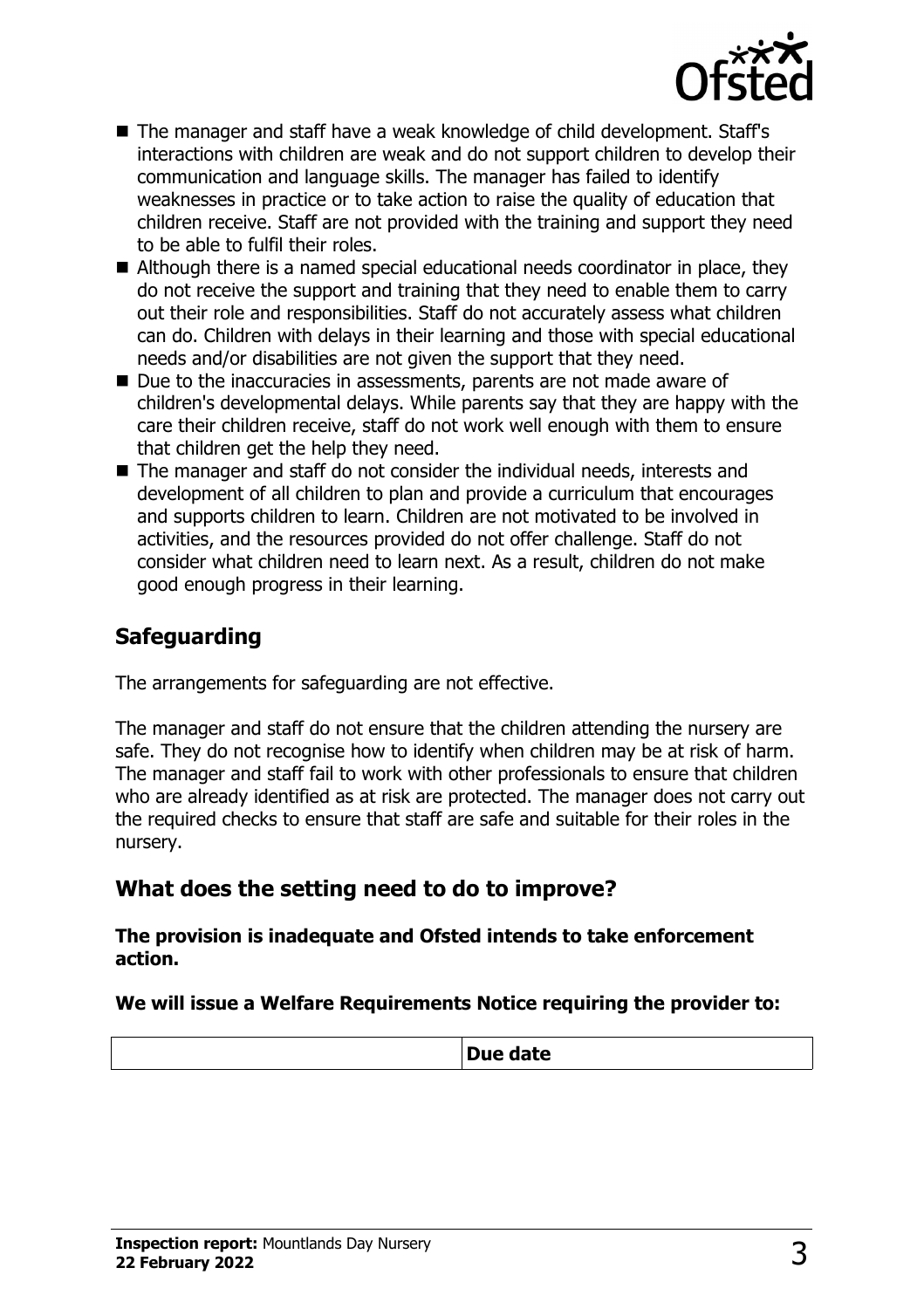

| ensure that safeguarding procedures are<br>implemented effectively so that the<br>manager and those with additional<br>safeguarding responsibilities are alert to<br>situations in children's home life | 11/03/2022 |
|---------------------------------------------------------------------------------------------------------------------------------------------------------------------------------------------------------|------------|
| ensure that effective systems are used<br>to check the suitability of the adults<br>working with children                                                                                               | 11/03/2022 |
| ensure that all staff have a clear<br>understanding of the roles and<br>responsibilities of their positions in the<br>nursery                                                                           | 11/03/2022 |
| provide staff with supervision, support<br>and coaching to raise the standard of the<br>provision                                                                                                       | 11/03/2022 |
| obtain and share information with the<br>other professionals who are working with<br>the children and their families                                                                                    | 11/03/2022 |
| maintain an accurate record of the times<br>that children attend the nursery                                                                                                                            | 11/03/2022 |
| ensure that all staff are confident with<br>child protection matters and can<br>recognise when a child may be at risk of<br>harm.                                                                       | 11/03/2022 |

#### **To meet the requirements of the early years foundation stage, the provider must:**

|                                                                                                                                                                | Due date   |
|----------------------------------------------------------------------------------------------------------------------------------------------------------------|------------|
| ensure that assessments of children's<br>progress are accurate and that the<br>information is used effectively to provide<br>children with appropriate support | 11/03/2022 |
| make sure that parents have an accurate<br>understanding of how their children are<br>progressing and what support is needed                                   | 11/03/2022 |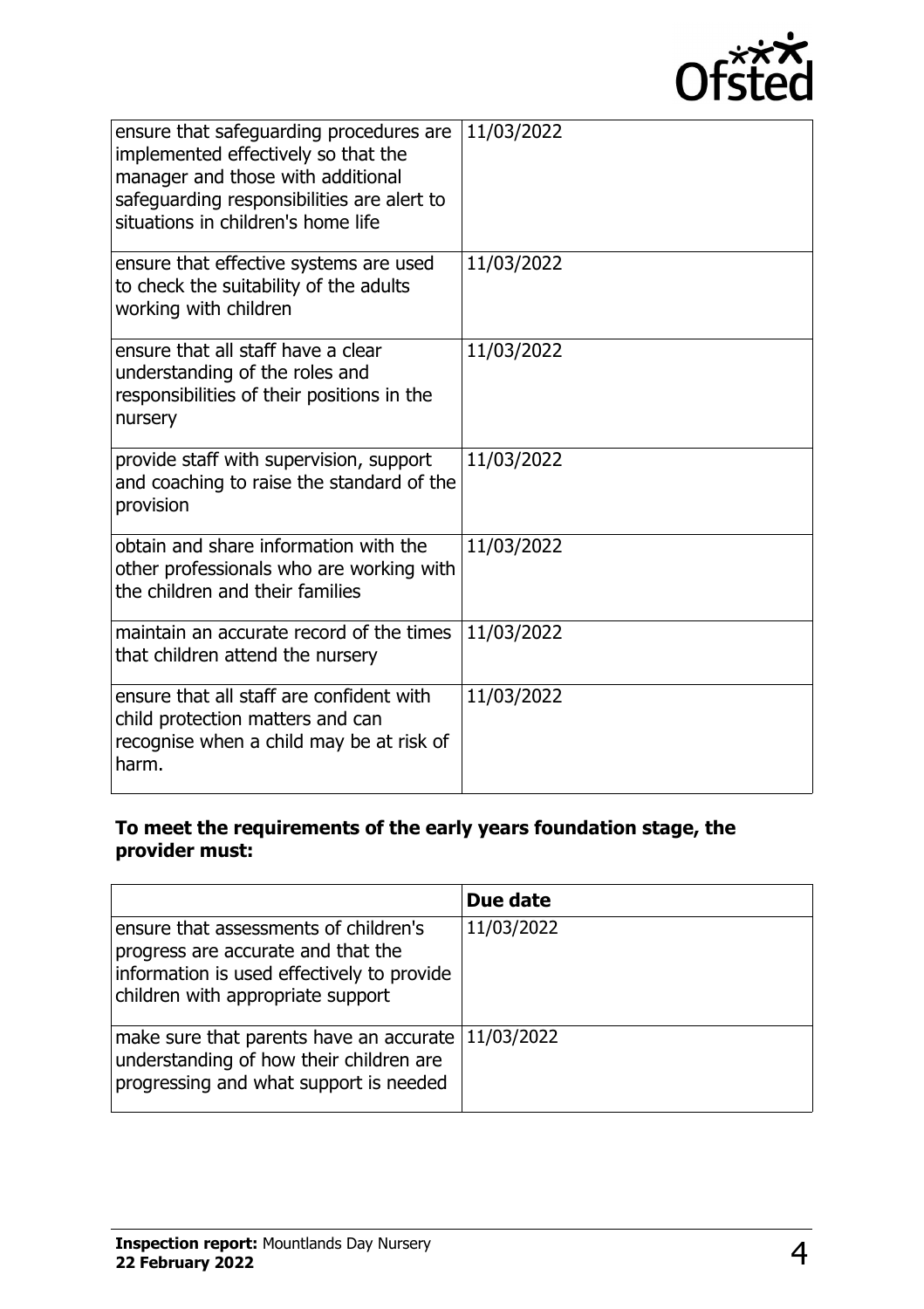

| implement a curriculum that offers<br>children challenge to help them to make | 11/03/2022 |
|-------------------------------------------------------------------------------|------------|
| better progress in their learning.                                            |            |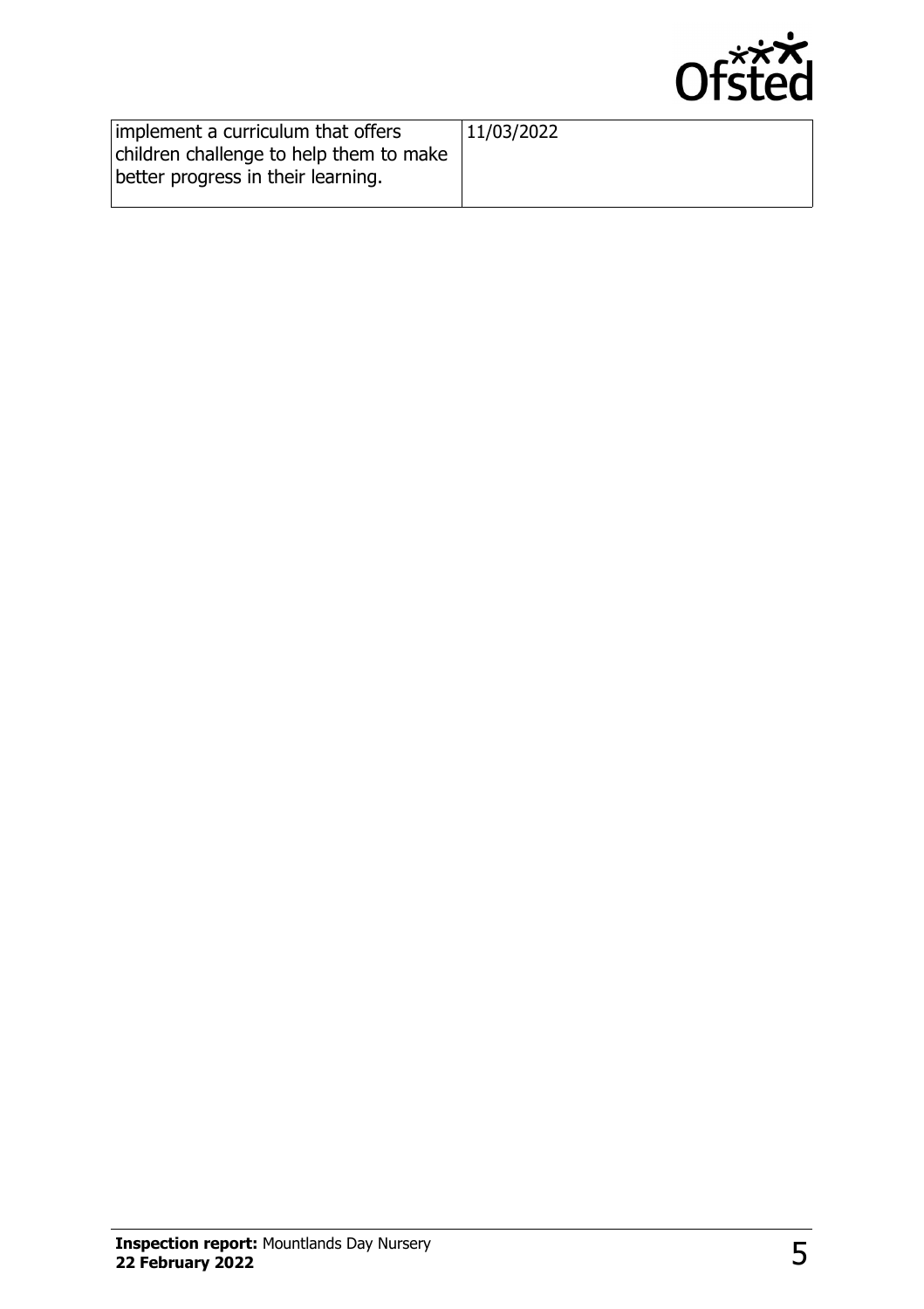

| <b>Setting details</b>                         |                                                                                      |
|------------------------------------------------|--------------------------------------------------------------------------------------|
| Unique reference number                        | EY549276                                                                             |
| <b>Local authority</b>                         | Gloucestershire                                                                      |
| <b>Inspection number</b>                       | 10225570                                                                             |
| <b>Type of provision</b>                       | Childcare on non-domestic premises                                                   |
| <b>Registers</b>                               | Early Years Register, Compulsory Childcare<br>Register, Voluntary Childcare Register |
| Day care type                                  | Full day care                                                                        |
| Age range of children at time of<br>inspection | 2 to $4$                                                                             |
| <b>Total number of places</b>                  | 20                                                                                   |
| Number of children on roll                     | 29                                                                                   |
| Name of registered person                      | Sparkling Angels Ltd                                                                 |
| Registered person unique<br>reference number   | RP549275                                                                             |
| Telephone number                               | 01452 506880                                                                         |
| Date of previous inspection                    | 16 October 2019                                                                      |

# **Information about this early years setting**

Mountlands Day Nursery registered in 2018 and is situated in Gloucester. It is open from 8.30am to 5.30pm, Monday to Friday, all year round, except for one week over Christmas and Easter. The nursery has four members of staff, who all hold qualifications at level 3. The nursery receives funding for the provision of free early education for children aged two, three and four years.

## **Information about this inspection**

#### **Inspector**

Victoria Nicolson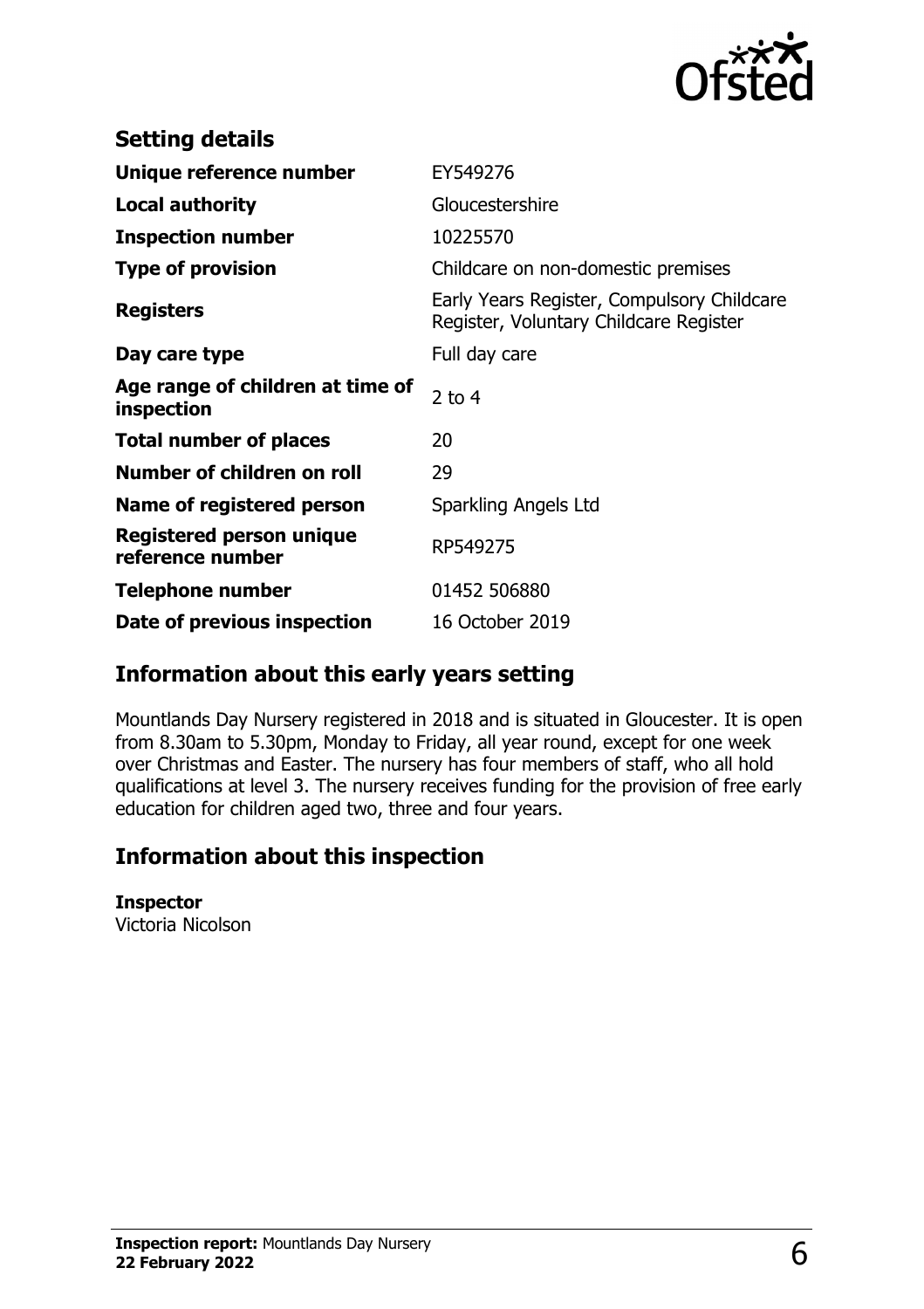

### **Inspection activities**

- $\blacksquare$  This was the first routine inspection the provider received since the COVID-19 pandemic begun. The inspector discussed the impact of the pandemic with the provider and has taken that into account in their evaluation of the provider.
- $\blacksquare$  We carried out this inspection as a result of a risk assessment, following information we received about the provider.
- $\blacksquare$  The manager took the inspector on a learning walk and discussed how she delivers her curriculum.
- $\blacksquare$  The inspector spoke to parents and took their views into consideration.
- $\blacksquare$  The inspector carried out a joint observation of a group activity with the manager.
- Staff and children were spoken to throughout the inspection, and the inspector considered their views.
- $\blacksquare$  The inspector held a meeting with the manager and sampled documentation.

We carried out this inspection under sections 49 and 50 of the Childcare Act 2006 on the quality and standards of provision that is registered on the Early Years Register. The registered person must ensure that this provision complies with the statutory framework for children's learning, development and care, known as the early years foundation stage.

If you are not happy with the inspection or the report, you can [complain to Ofsted](http://www.gov.uk/complain-ofsted-report).